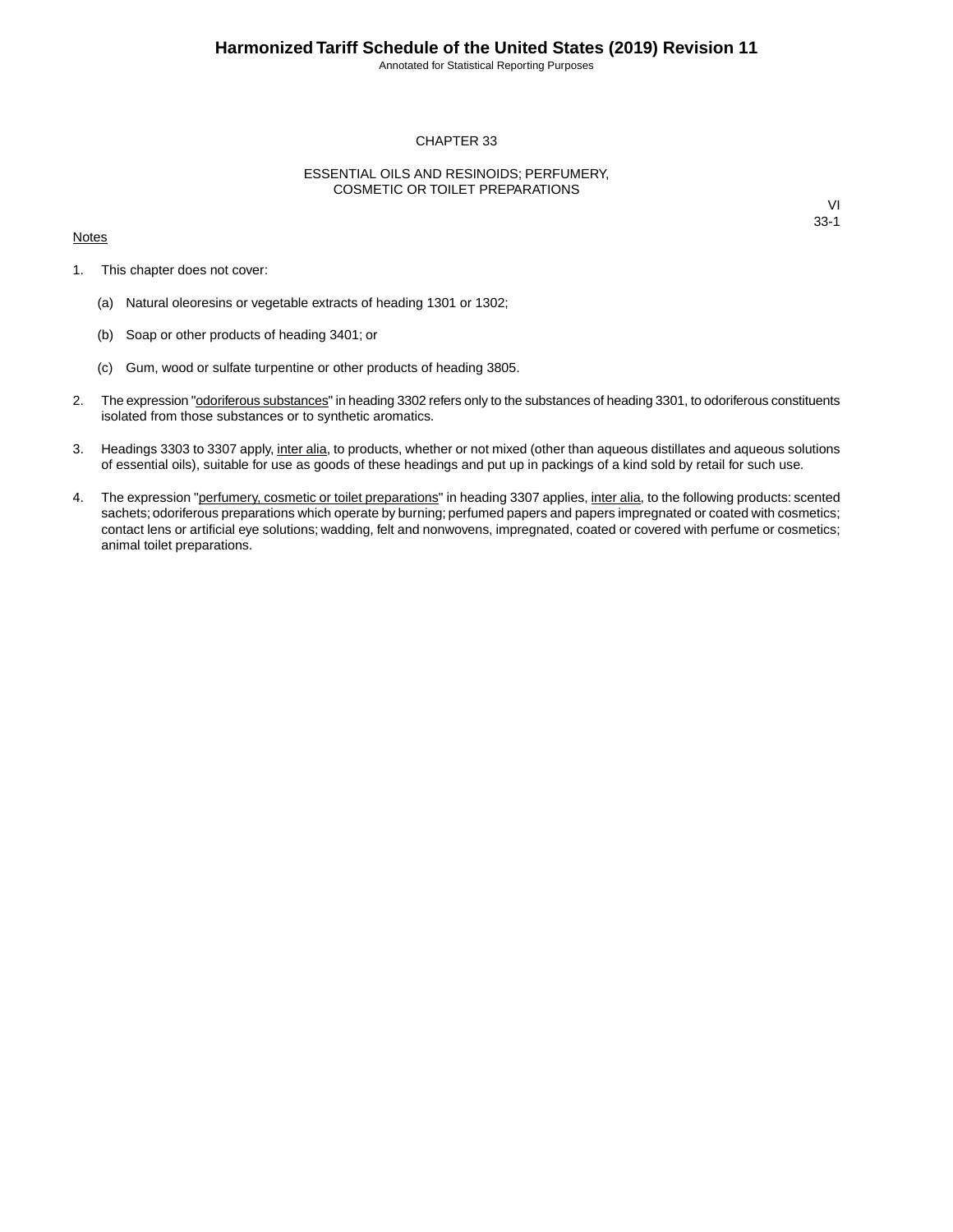Annotated for Statistical Reporting Purposes

| Heading/<br>Subheading   | Stat.<br>Suf- | Article Description                                                                                                                                                                                                                                                                                                                                                                                     | Unit<br>of |         | Rates of Duty                                                                          | $\overline{2}$ |
|--------------------------|---------------|---------------------------------------------------------------------------------------------------------------------------------------------------------------------------------------------------------------------------------------------------------------------------------------------------------------------------------------------------------------------------------------------------------|------------|---------|----------------------------------------------------------------------------------------|----------------|
|                          | fix           |                                                                                                                                                                                                                                                                                                                                                                                                         | Quantity   | General | Special                                                                                |                |
| 3301                     |               | Essential oils (terpeneless or not), including concretes and<br>absolutes; resinoids; extracted oleoresins; concentrates of<br>essential oils in fats, in fixed oils, in waxes or the like, obtained<br>by enfleurage or maceration; terpenic by products of the<br>deterpenation of essential oils; aqueous distillates and aqueous<br>solutions of essential oils:<br>Essential oils of citrus fruit: |            |         |                                                                                        |                |
| 3301.12.00 00            |               |                                                                                                                                                                                                                                                                                                                                                                                                         |            |         | Free (A*, AU, BH,<br>CA, CL, CO, D, E,<br>IL, JO, KR, MA,<br>MX, OM, P, PA,<br>PE, SG) | 25%            |
| 3301.13.00 00            |               |                                                                                                                                                                                                                                                                                                                                                                                                         |            |         | Free (A*, AU, BH,<br>CA, CL, CO, D, E,<br>IL, JO, KR, MA,<br>MX, OM, P, PA,<br>PE, SG) | 25%            |
| 3301.19<br>3301.19.10 00 |               | Other:                                                                                                                                                                                                                                                                                                                                                                                                  |            |         | Free (A*, AU, BH,<br>CA, CL, CO, D, E,<br>IL, JO, KR, MA,<br>MX, OM, P, PA,<br>PE, SG) | 25%            |
| 3301.19.51               |               |                                                                                                                                                                                                                                                                                                                                                                                                         |            |         |                                                                                        | 25%            |
|                          | 10            |                                                                                                                                                                                                                                                                                                                                                                                                         |            |         |                                                                                        |                |
|                          | 20            |                                                                                                                                                                                                                                                                                                                                                                                                         |            |         |                                                                                        |                |
|                          | 50            |                                                                                                                                                                                                                                                                                                                                                                                                         |            |         |                                                                                        |                |
|                          |               | Essential oils other than those of citrus fruit:                                                                                                                                                                                                                                                                                                                                                        |            |         |                                                                                        |                |
| 3301.24.00 00            |               |                                                                                                                                                                                                                                                                                                                                                                                                         |            |         | Free (A, AU, BH,<br>CA, CL, CO, D, E,<br>IL, JO, KR, MA,<br>MX, OM, P, PA,<br>PE, SG)  | 25%            |
| 3301.25.00               | 10            | Of cornmint, including "peppermint" derived from                                                                                                                                                                                                                                                                                                                                                        | .          | Free    |                                                                                        | 25%            |
|                          | 20            |                                                                                                                                                                                                                                                                                                                                                                                                         |            |         |                                                                                        |                |
|                          |               |                                                                                                                                                                                                                                                                                                                                                                                                         |            |         |                                                                                        |                |
|                          | 50            |                                                                                                                                                                                                                                                                                                                                                                                                         | . I Kg     |         |                                                                                        |                |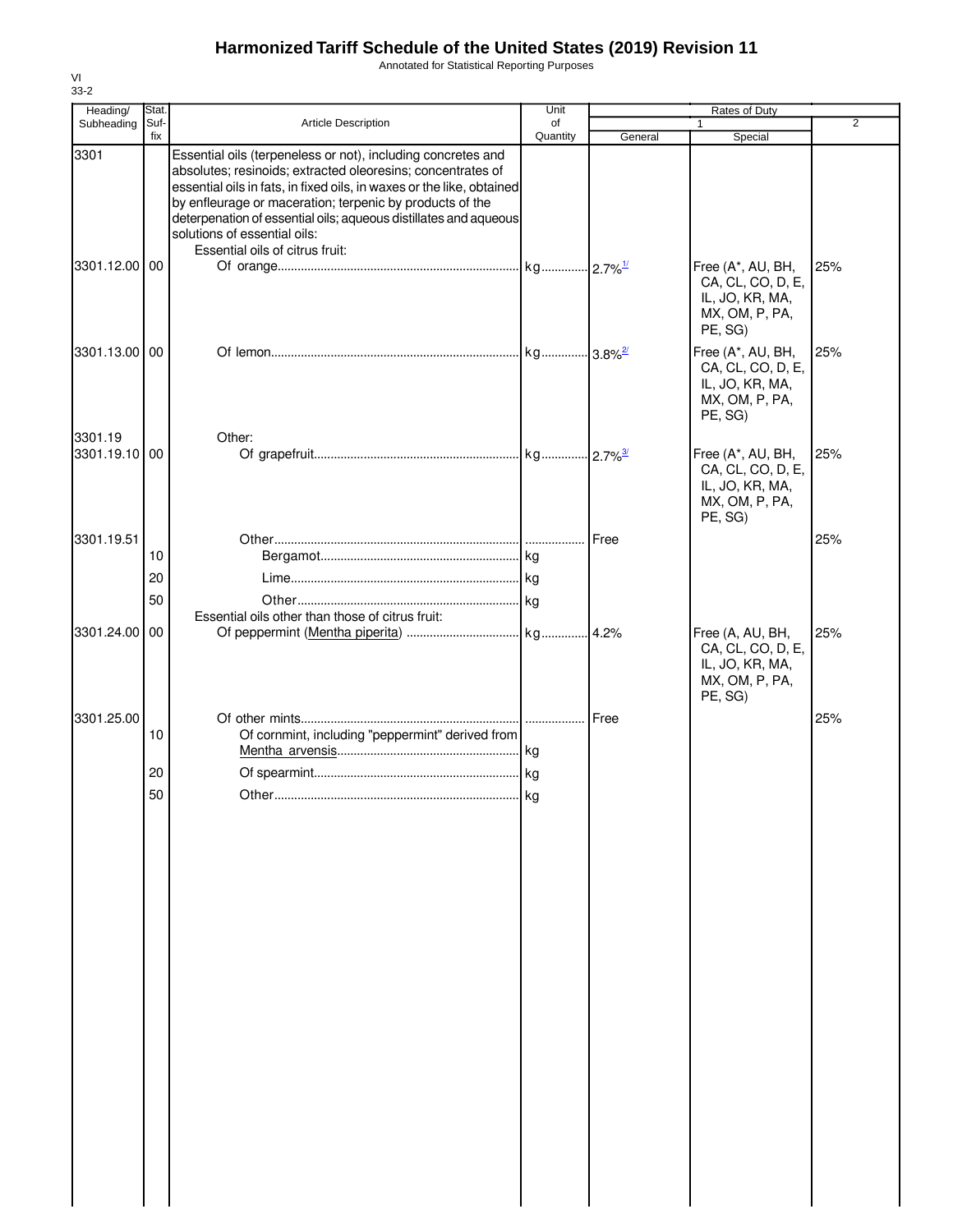Annotated for Statistical Reporting Purposes

| Heading/              | Stat.       |                                                                                                                                                                                                                                                                                                                                                                             | Unit           |         | Rates of Duty                                                                         |                |
|-----------------------|-------------|-----------------------------------------------------------------------------------------------------------------------------------------------------------------------------------------------------------------------------------------------------------------------------------------------------------------------------------------------------------------------------|----------------|---------|---------------------------------------------------------------------------------------|----------------|
| Subheading            | Suf-<br>fix | <b>Article Description</b>                                                                                                                                                                                                                                                                                                                                                  | οf<br>Quantity | General | 1<br>Special                                                                          | $\overline{2}$ |
| 3301 (con.)           |             | Essential oils (terpeneless or not), including concretes and<br>absolutes; resinoids; extracted oleoresins; concentrates of<br>essential oils in fats, in fixed oils, in waxes or the like, obtained<br>by enfleurage or maceration; terpenic by products of the<br>deterpenation of essential oils; aqueous distillates and aqueous<br>solutions of essential oils: (con.) |                |         |                                                                                       |                |
| 3301.29<br>3301.29.10 | 00          | Essential oils other than those of citrus fruit: (con.)<br>Other:                                                                                                                                                                                                                                                                                                           |                |         | Free (A, AU, BH,<br>CA, CL, CO, D, E,<br>IL, JO, KR, MA,<br>MX, OM, P, PA,<br>PE, SG) | 15%            |
| 3301.29.20 00         |             |                                                                                                                                                                                                                                                                                                                                                                             |                |         | Free (A, AU, BH,<br>CA, CL, CO, D, E,<br>IL, JO, KR, MA,<br>MX, OM, P, PA,<br>PE, SG) | 25%            |
| 3301.29.51            |             |                                                                                                                                                                                                                                                                                                                                                                             |                | Free    |                                                                                       | Free           |
|                       | 03          |                                                                                                                                                                                                                                                                                                                                                                             |                |         |                                                                                       |                |
|                       | 05          |                                                                                                                                                                                                                                                                                                                                                                             |                |         |                                                                                       |                |
|                       | 07          |                                                                                                                                                                                                                                                                                                                                                                             |                |         |                                                                                       |                |
|                       | 09          |                                                                                                                                                                                                                                                                                                                                                                             |                |         |                                                                                       |                |
|                       | 11          |                                                                                                                                                                                                                                                                                                                                                                             |                |         |                                                                                       |                |
|                       | 13          |                                                                                                                                                                                                                                                                                                                                                                             |                |         |                                                                                       |                |
|                       | 15          |                                                                                                                                                                                                                                                                                                                                                                             |                |         |                                                                                       |                |
|                       | 16          |                                                                                                                                                                                                                                                                                                                                                                             |                |         |                                                                                       |                |
|                       | 17          |                                                                                                                                                                                                                                                                                                                                                                             |                |         |                                                                                       |                |
|                       | 18          |                                                                                                                                                                                                                                                                                                                                                                             |                |         |                                                                                       |                |
|                       | 19          |                                                                                                                                                                                                                                                                                                                                                                             |                |         |                                                                                       |                |
|                       | 21          |                                                                                                                                                                                                                                                                                                                                                                             |                |         |                                                                                       |                |
|                       | 25          |                                                                                                                                                                                                                                                                                                                                                                             |                |         |                                                                                       |                |
|                       | 28          |                                                                                                                                                                                                                                                                                                                                                                             |                |         |                                                                                       |                |
|                       | 29          |                                                                                                                                                                                                                                                                                                                                                                             |                |         |                                                                                       |                |
|                       | 33          |                                                                                                                                                                                                                                                                                                                                                                             |                |         |                                                                                       |                |
|                       | 35          |                                                                                                                                                                                                                                                                                                                                                                             |                |         |                                                                                       |                |
|                       | 37          |                                                                                                                                                                                                                                                                                                                                                                             |                |         |                                                                                       |                |
|                       | 39          |                                                                                                                                                                                                                                                                                                                                                                             | kg             |         |                                                                                       |                |
|                       | 41          | Of sassafras including Ocotea cymbarum kg                                                                                                                                                                                                                                                                                                                                   |                |         |                                                                                       |                |
|                       | 42          |                                                                                                                                                                                                                                                                                                                                                                             |                |         |                                                                                       |                |
|                       | 43          |                                                                                                                                                                                                                                                                                                                                                                             |                |         |                                                                                       |                |
|                       | 50          |                                                                                                                                                                                                                                                                                                                                                                             |                |         |                                                                                       |                |
| 3301.30.00            | 00          |                                                                                                                                                                                                                                                                                                                                                                             |                | Free    |                                                                                       | Free           |
|                       |             |                                                                                                                                                                                                                                                                                                                                                                             |                |         |                                                                                       |                |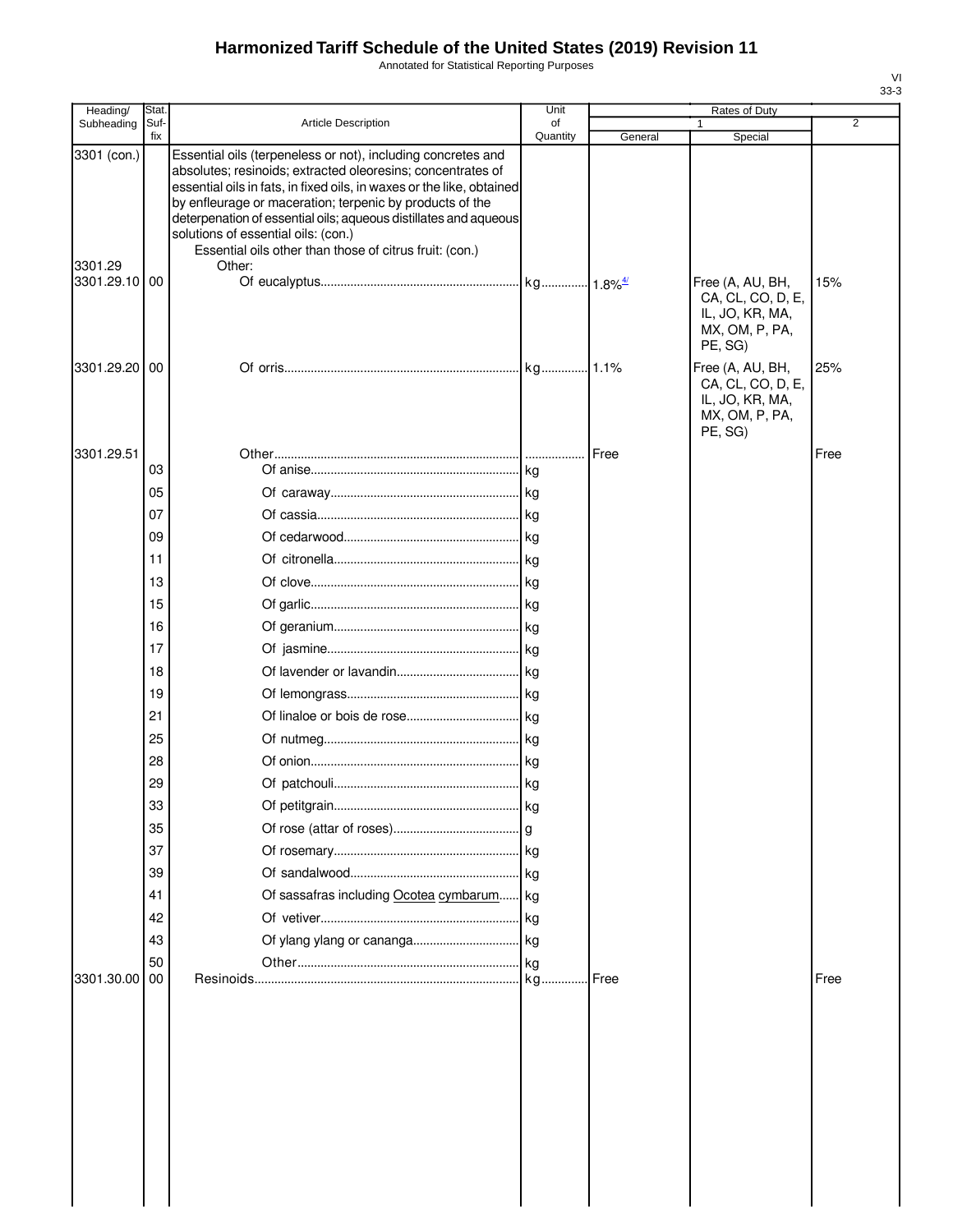Annotated for Statistical Reporting Purposes

| Heading/                             | Stat.       |                                                                                                                                                                                                                                                                                                                                                                                       | Unit           |                    | Rates of Duty                                                                                 |                                      |
|--------------------------------------|-------------|---------------------------------------------------------------------------------------------------------------------------------------------------------------------------------------------------------------------------------------------------------------------------------------------------------------------------------------------------------------------------------------|----------------|--------------------|-----------------------------------------------------------------------------------------------|--------------------------------------|
| Subheading                           | Suf-<br>fix | <b>Article Description</b>                                                                                                                                                                                                                                                                                                                                                            | of<br>Quantity | General            | $\mathbf{1}$<br>Special                                                                       | $\overline{2}$                       |
| 3301 (con.)<br>3301.90<br>3301.90.10 |             | Essential oils (terpeneless or not), including concretes and<br>absolutes; resinoids; extracted oleoresins; concentrates of<br>essential oils in fats, in fixed oils, in waxes or the like, obtained<br>by enfleurage or maceration; terpenic by products of the<br>deterpenation of essential oils; aqueous distillates and aqueous<br>solutions of essential oils: (con.)<br>Other: |                | 13.8%              | Free (A*, AU, BH,                                                                             | 25%                                  |
|                                      |             |                                                                                                                                                                                                                                                                                                                                                                                       |                |                    | CA, CL, CO, D, E,<br>IL, JO, KR, MA,<br>MX, OM, P, PA,<br>PE, SG)                             |                                      |
|                                      | 10          |                                                                                                                                                                                                                                                                                                                                                                                       |                |                    |                                                                                               |                                      |
|                                      | 20          |                                                                                                                                                                                                                                                                                                                                                                                       |                |                    |                                                                                               |                                      |
| 3301.90.50                           | 50<br>00    |                                                                                                                                                                                                                                                                                                                                                                                       |                |                    |                                                                                               | 20%                                  |
| 3302<br>3302.10                      |             | Mixtures of odoriferous substances and mixtures (including<br>alcoholic solutions) with a basis of one or more of these<br>substances, of a kind used as raw materials in industry; other<br>preparations based on odoriferous substances, of a kind used<br>for the manufacture of beverages:<br>Of a kind used in the food or drink industries:                                     |                |                    |                                                                                               |                                      |
| 3302.10.10 00                        |             |                                                                                                                                                                                                                                                                                                                                                                                       |                |                    |                                                                                               | 25%                                  |
| 3302.10.20 00                        |             | Containing alcohol:<br>Containing not over 20 percent of alcohol by                                                                                                                                                                                                                                                                                                                   |                |                    |                                                                                               |                                      |
|                                      |             |                                                                                                                                                                                                                                                                                                                                                                                       |                |                    |                                                                                               | $44¢/kg +$<br>$25\%$ <sup>5/</sup>   |
| 3302.10.40                           | 00          | Containing over 20 percent of alcohol by weight:<br>Preparations requiring only the addition of ethyl<br>alcohol or water to produce a beverage<br>suitable for human consumption:<br>Containing over 20 percent but not over<br>50 percent of alcohol by weight kg 8.4¢/kg + 1.9% <sup>5/</sup> Free (A, AU, BH,                                                                     |                |                    | CA, CL, CO, D, E,<br>IL, JO, KR, MA,<br>MX, OM, P, PA,<br>PE, $SG)^{\frac{5}{2}}$             | 88¢/kg +25%                          |
| 3302.10.50 00                        |             | Containing over 50 percent of alcohol by                                                                                                                                                                                                                                                                                                                                              |                |                    | Free (A, AU, BH,<br>CA, CL, CO, D, E,<br>IL, JO, KR, MA,<br>MX, OM, P, PA,<br>PE, $SG)^{5/2}$ | $$1.76/kg +$<br>$25\%$ <sup>5/</sup> |
| 3302.10.90 00                        |             |                                                                                                                                                                                                                                                                                                                                                                                       |                |                    |                                                                                               | 50%                                  |
| 3302.90<br>3302.90.10                |             | Other:<br>Containing no alcohol or not over 10 percent of alcohol                                                                                                                                                                                                                                                                                                                     |                |                    |                                                                                               | $88¢/kg + 50%$                       |
|                                      | 10          | Perfume oil mixtures and blends, consisting of<br>products ready for use as finished perfume                                                                                                                                                                                                                                                                                          | kg             |                    |                                                                                               |                                      |
|                                      | 50          |                                                                                                                                                                                                                                                                                                                                                                                       | kg             |                    |                                                                                               |                                      |
| 3302.90.20                           | 10          | Containing over 10 percent of alcohol by weight<br>Perfume oil mixtures and blends, consisting of<br>products ready for use as finished perfume                                                                                                                                                                                                                                       | .              | Free <sup>27</sup> |                                                                                               | $88¢/kg + 75%$                       |
|                                      | 50          |                                                                                                                                                                                                                                                                                                                                                                                       |                |                    |                                                                                               |                                      |
|                                      |             |                                                                                                                                                                                                                                                                                                                                                                                       |                |                    |                                                                                               |                                      |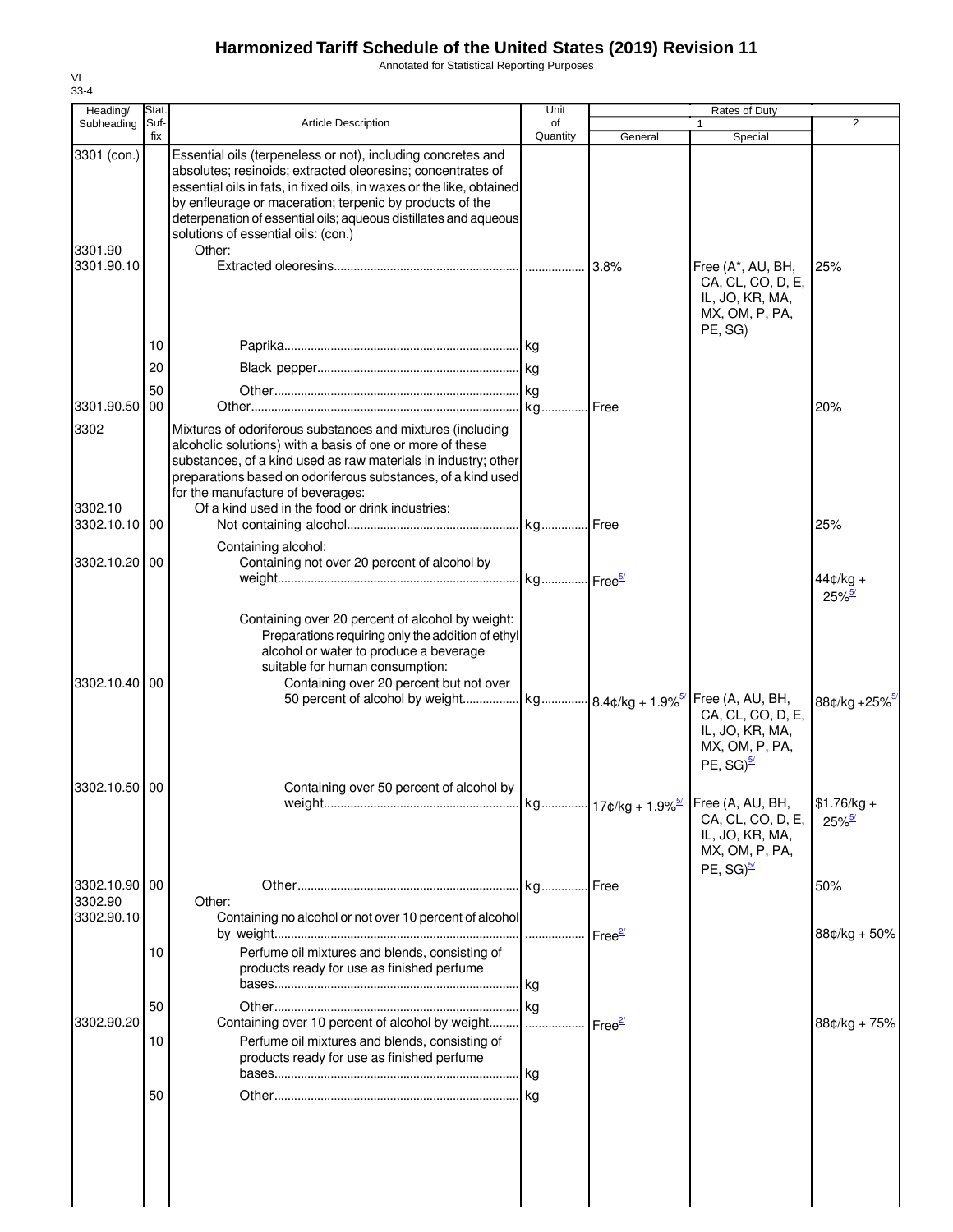Annotated for Statistical Reporting Purposes

| Heading/                    | Stat.       |                                                                                                                                                                                          | Unit           |         | Rates of Duty           |                     |
|-----------------------------|-------------|------------------------------------------------------------------------------------------------------------------------------------------------------------------------------------------|----------------|---------|-------------------------|---------------------|
| Subheading                  | Suf-<br>fix | <b>Article Description</b>                                                                                                                                                               | of<br>Quantity | General | $\mathbf{1}$<br>Special | 2                   |
| 3303.00                     |             | Perfumes and toilet waters:                                                                                                                                                              |                |         |                         |                     |
| 3303.00.10 00               |             | Not containing alcohol:                                                                                                                                                                  |                |         |                         | 20%                 |
|                             |             |                                                                                                                                                                                          |                |         |                         |                     |
| 3303.00.20 00<br>3303.00.30 | 00          |                                                                                                                                                                                          |                |         |                         | 75%<br>88¢/kg + 75% |
|                             |             |                                                                                                                                                                                          |                |         |                         |                     |
| 3304                        |             | Beauty or make-up preparations and preparations for the care<br>of the skin (other than medicaments), including sunscreen or<br>sun tan preparations; manicure or pedicure preparations: |                |         |                         |                     |
| 3304.10.00 00               |             |                                                                                                                                                                                          |                |         |                         | 75%                 |
| 3304.20.00 00               |             |                                                                                                                                                                                          |                |         |                         | 75%                 |
| 3304.30.00 00               |             |                                                                                                                                                                                          |                |         |                         | 75%                 |
| 3304.91.00                  |             | Other:                                                                                                                                                                                   |                |         |                         | 75%                 |
|                             | 10          |                                                                                                                                                                                          |                |         |                         |                     |
|                             | 50          |                                                                                                                                                                                          |                |         |                         |                     |
| 3304.99.10 00               |             | Other:                                                                                                                                                                                   |                |         |                         | 75%                 |
|                             |             |                                                                                                                                                                                          |                |         |                         |                     |
| 3304.99.50 00               |             |                                                                                                                                                                                          |                |         |                         | 75%                 |
| 3305<br>3305.10.00 00       |             | Preparations for use on the hair:                                                                                                                                                        |                |         |                         | 75%                 |
| 3305.20.00 00               |             | Preparations for permanent waving or straightening   X   Free <sup>27</sup>                                                                                                              |                |         |                         | 75%                 |
| 3305.30.00 00               |             |                                                                                                                                                                                          |                |         |                         | 88¢/kg + 75%        |
| 3305.90.00 00               |             |                                                                                                                                                                                          |                |         |                         | 88¢/kg + 75%        |
| 3306                        |             | Preparations for oral or dental hygiene, including denture<br>fixative pastes and powders; yarn used to clean between the<br>teeth (dental floss), in individual retail packages:        |                |         |                         |                     |
| 3306.10.00 00               |             |                                                                                                                                                                                          |                |         |                         | 75%                 |
| 3306.20.00 00               |             | Yarn used to clean between the teeth (dental floss) kg Free                                                                                                                              |                |         |                         | 88¢/kg + 75%        |
| 3306.90.00 00               |             |                                                                                                                                                                                          |                |         |                         | 88¢/kg + 75%        |
|                             |             |                                                                                                                                                                                          |                |         |                         |                     |
|                             |             |                                                                                                                                                                                          |                |         |                         |                     |
|                             |             |                                                                                                                                                                                          |                |         |                         |                     |
|                             |             |                                                                                                                                                                                          |                |         |                         |                     |
|                             |             |                                                                                                                                                                                          |                |         |                         |                     |
|                             |             |                                                                                                                                                                                          |                |         |                         |                     |
|                             |             |                                                                                                                                                                                          |                |         |                         |                     |
|                             |             |                                                                                                                                                                                          |                |         |                         |                     |
|                             |             |                                                                                                                                                                                          |                |         |                         |                     |
|                             |             |                                                                                                                                                                                          |                |         |                         |                     |
|                             |             |                                                                                                                                                                                          |                |         |                         |                     |
|                             |             |                                                                                                                                                                                          |                |         |                         |                     |
|                             |             |                                                                                                                                                                                          |                |         |                         |                     |
|                             |             |                                                                                                                                                                                          |                |         |                         |                     |
|                             |             |                                                                                                                                                                                          |                |         |                         |                     |
|                             |             |                                                                                                                                                                                          |                |         |                         |                     |
|                             |             |                                                                                                                                                                                          |                |         |                         |                     |
|                             |             |                                                                                                                                                                                          |                |         |                         |                     |
|                             |             |                                                                                                                                                                                          |                |         |                         |                     |
|                             |             |                                                                                                                                                                                          |                |         |                         |                     |
|                             |             |                                                                                                                                                                                          |                |         |                         |                     |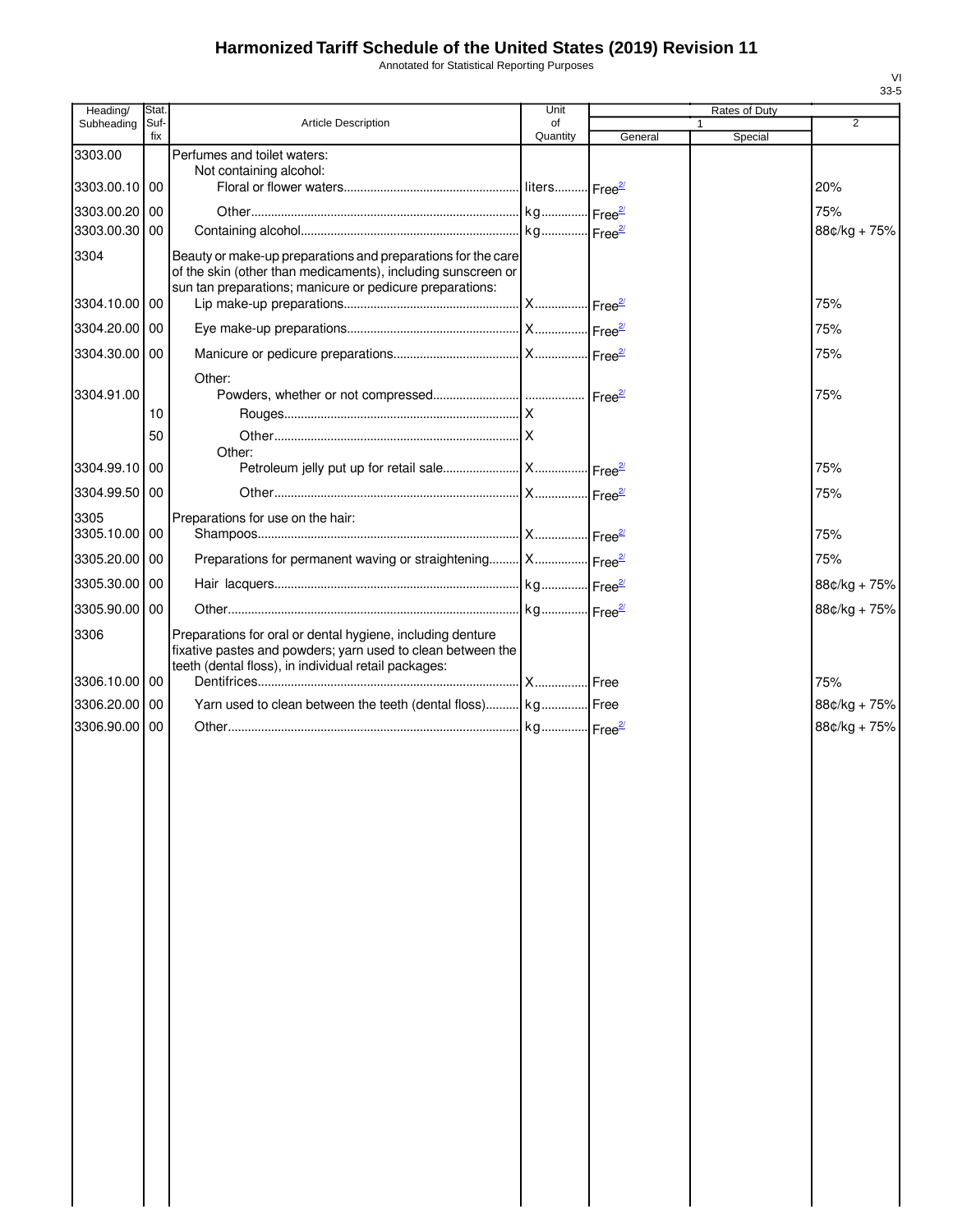Annotated for Statistical Reporting Purposes

| Heading/              | Stat.       |                                                                                                                                                                                                                                                                                                                                                      | Unit                  | Rates of Duty |                                                                                        |                |  |
|-----------------------|-------------|------------------------------------------------------------------------------------------------------------------------------------------------------------------------------------------------------------------------------------------------------------------------------------------------------------------------------------------------------|-----------------------|---------------|----------------------------------------------------------------------------------------|----------------|--|
| Subheading            | Suf-<br>fix | <b>Article Description</b>                                                                                                                                                                                                                                                                                                                           | of<br>Quantity        | General       | 1<br>Special                                                                           | $\overline{2}$ |  |
| 3307<br>3307.10       |             | Pre-shave, shaving or after-shave preparations, personal<br>deodorants, bath preparations, depilatories and other<br>perfumery, cosmetic or toilet preparations, not elsewhere<br>specified or included; prepared room deodorizers, whether or<br>not perfumed or having disinfectant properties:<br>Pre-shave, shaving or after-shave preparations: |                       |               |                                                                                        |                |  |
| 3307.10.10 00         |             |                                                                                                                                                                                                                                                                                                                                                      |                       |               | Free (A, AU, BH,<br>CA, CL, CO, D, E,<br>IL, JO, KR, MA,<br>MX, OM, P, PA,<br>PE, SG)  | 75%            |  |
| 3307.10.20 00         |             |                                                                                                                                                                                                                                                                                                                                                      |                       |               | Free (A, AU, BH,<br>CA, CL, CO, D, E,<br>IL, JO, KR, MA,<br>MX, OM, P, PA,<br>PE, SG)  | 81.7%          |  |
| 3307.20.00 00         |             |                                                                                                                                                                                                                                                                                                                                                      |                       |               | Free (A*, AU, BH,<br>CA, CL, CO, D, E,<br>IL, JO, KR, MA,<br>MX, OM, P, PA,<br>PE, SG) | 75%            |  |
| 3307.30<br>3307.30.10 | 00          | Perfumed bath salts and other bath preparations:                                                                                                                                                                                                                                                                                                     |                       |               | Free (A*, AU, BH,<br>CA, CL, CO, D, E,<br>IL, JO, KR, MA,<br>MX, OM, P, PA,<br>PE, SG) | 75%            |  |
| 3307.30.50 00         |             | Preparations for perfuming or deodorizing rooms, including                                                                                                                                                                                                                                                                                           |                       |               | Free (A*, AU, BH,<br>CA, CL, CO, D, E,<br>IL, JO, KR, MA,<br>MX, OM, P, PA,<br>PE, SG) | 75%            |  |
| 3307.41.00 00         |             | odoriferous preparations used during religious rites:<br>"Agarbatti" and other odoriferous preparations which                                                                                                                                                                                                                                        |                       |               | Free (A, AU, BH,<br>CA, CL, CO, D, E,<br>IL, JO, KR, MA,<br>MX, OM, P, PA,<br>PE, SG)  | 20%            |  |
| 3307.49.00 00         |             |                                                                                                                                                                                                                                                                                                                                                      | . kg 6%2              |               | Free (A*, AU, BH,<br>CA, CL, CO, D, E,<br>IL, JO, KR, MA,<br>MX, OM, P, PA,<br>PE, SG) | 73.2%          |  |
| 3307.90.00 00         |             |                                                                                                                                                                                                                                                                                                                                                      | kg 5.4% <sup>2/</sup> |               | Free (A, AU, BH,<br>CA, CL, CO, D, E,<br>IL, JO, KR, MA,<br>MX, OM, P, PA,<br>PE, SG)  | 75%            |  |